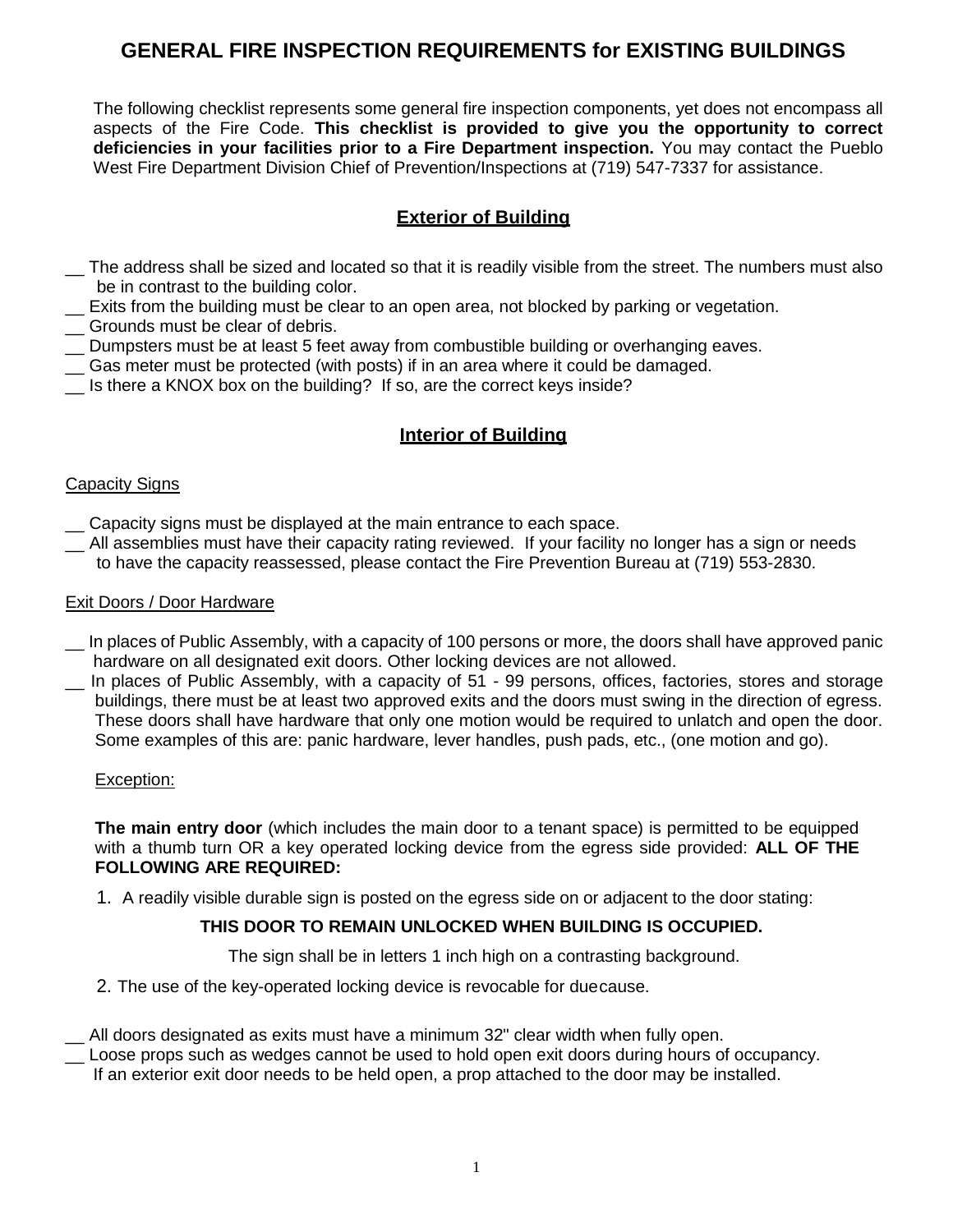# **GENERAL FIRE INSPECTION REQUIREMENTS for EXISTING BUILDINGS**

## **Interior of Building**

(Continued)

### Aisles

- \_\_ Aisles leading to an exit door shall not have less than 44" clear width.
- \_\_ Aisles shall not beobstructed.
- Where tables and chairs are used, access shall be maintained to all aisles.

#### Exit Signage and Emergency Lighting

- \_\_ All exits must be clearly indicated with an approved exit sign.
- $\overline{\phantom{a}}$  To ensure continued illumination for a duration of not less than 90 minutes, the illuminated exit signs and emergency lights must have a primary and back-up power source in case of power loss. The back-up power source can be from storage batteries, an on-site generator or the like.
- \_\_ The entire exit path (including immediately outside the exit door) must be lighted at all times.

#### Fire Extinguishers

- \_\_ You must have the proper type of fire extinguishers. The size, type and location are determined by the hazards they are intended to protect. A minimum Type 2A:10BC is required in most cases. \_\_ Ensure that all extinguishers are inspected, certified and tagged annually by a qualified contractor.
- The contractor will advise you on the required size, typeand location.
- \_\_ All fire extinguishers must be accessible and mounted **within the following range:** The mounting bracket of the extinguisher should be no less than 3 feet and no more than 5 feet above the floor.

#### Compressed Gas Cylinders

\_\_ All compressed gas cylinders in use or storage, (full or empty) shall be adequately secured to prevent falling or being knocked over. We encourage the use of chain(s) for this purpose. Rope and bungee cords have a stretch component and are subject to degradation by fire. The cylinders can also be nested together or in rack storage.

#### Storage

- \_\_ Storage of combustible materials must be kept at least 24 inches from the ceiling and at least 36 inches from gas fired or heat producing appliances, e.g. furnace, water heater, etc.
- Combustible or flammable liquids not in retail size containers are prohibited from being in a public assembly building unless properly stored in an approved flammable storage cabinet. This includes fuels contained in weed trimmers, lawn mowers, snow throwers etc.

#### **Electrical**

- \_\_ Doors of rooms containing electrical control panels and equipment must have approved signage.
- \_\_ Clearance to panel is required. Minimum 30 inches side to side and 36 inches in front.
- \_\_ Panel must be mounted securely on the wall.
- \_\_ Panel door must close and latch.
- \_\_ All openings in panel must be covered.
- \_\_ The main disconnect must be labeled.
- \_\_ All junction boxes, outlets, switches, etc. must have cover plates installed.
- \_\_ Extension cords may not be used in lieu of permanent wiring.
- \_\_ Temporary cords may not run through walls, floors, ceilings, doorway, across aisles, or under rugs.